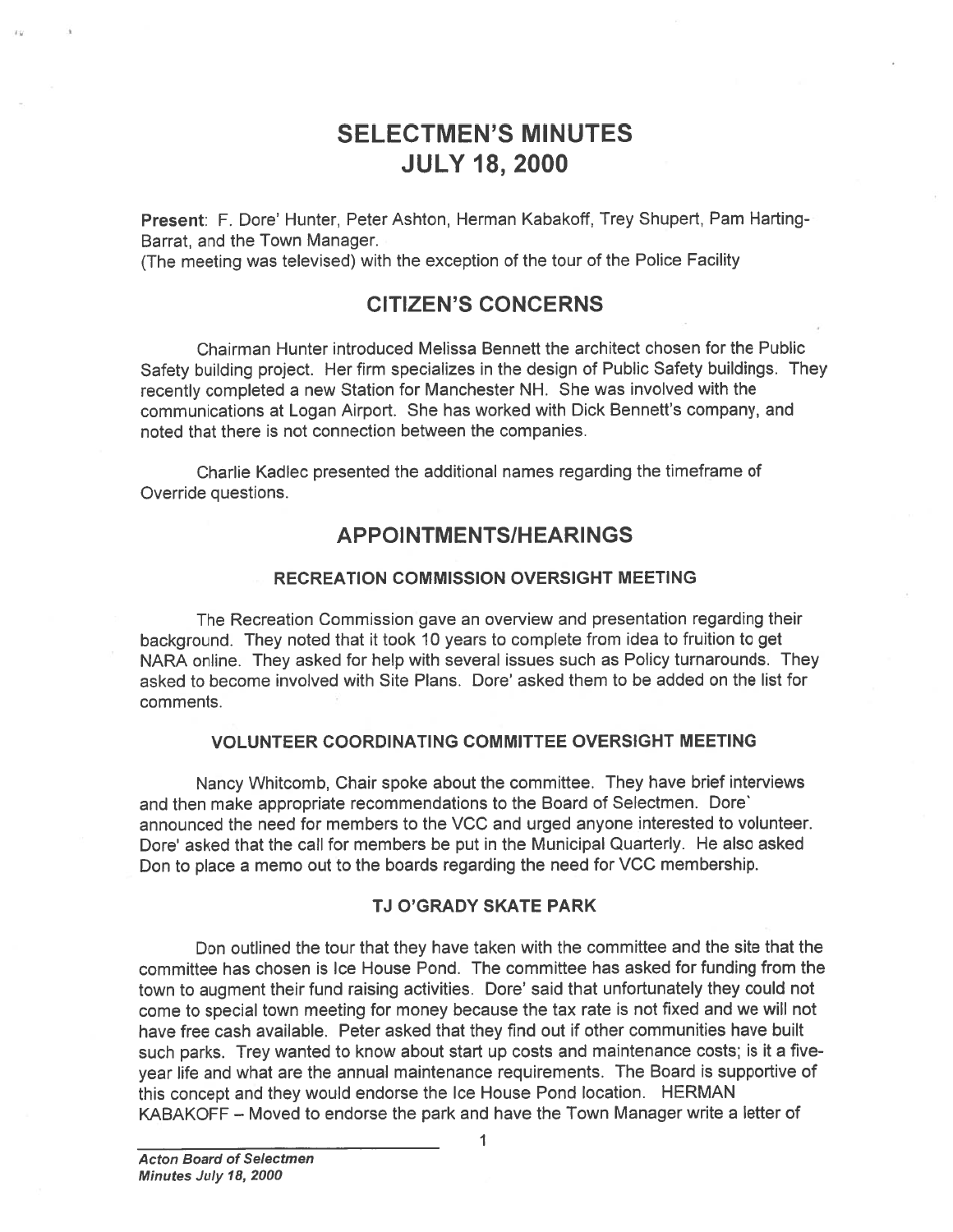suppor<sup>t</sup> to be used in their fundraising activities. PETER ASHTON- Second. UNANIMOUS VOTE.

## BOARD OF APPEALS COMMITTEE INTERVIEW - KENNETH KOZIK

The Board interviewed Mr. Kozik for the opening on the Board of Appeals. He was told that after the Board finished their review of the other candidates that he may be appointed <sup>a</sup> Full member depending on the out come of those interviews.

HERMAN KABAKOFF — Moved —To appoint Mr. Kozik to an Alternates position with <sup>a</sup> Three year term to expire 2003. PAM HARTING-BARRAT — Second. UNANIMOUS VOTE.

## HANSCOM FIELD DISCUSSION

Pam Resor and Cory Atkins as well at Mr. Rippere from the Hanscom Advisory Committee urge<sup>d</sup> the Board to suppor<sup>t</sup> the propose<sup>d</sup> position "Hanscom at the Crossroads". Pam Resor noted that the East Acton residents are experiencing <sup>a</sup> lot of air traffic from 5:30 am until 10, <sup>a</sup> <sup>p</sup>lane every 5 minutes. They are pushing forward meeting with other surrounding States regarding regional transportation issues.

Dick Rippere explained that there is <sup>a</sup> suit pending from the surrounding towns with regar<sup>d</sup> to Shuttle America. He urge<sup>d</sup> that that towns need to be vocal and pus<sup>h</sup> for <sup>a</sup> transportation <sup>p</sup>lan at <sup>a</sup> regional level.

Peter wanted the language made stronger to include an entire transportation <sup>p</sup>lan. Trey recommends that we suppor<sup>t</sup> this moratorium and asked to whom we address this vote? Senator Pam Resor suggested HAT'S and to the Governor. PAM HARTING-BARRAT - Move to accep<sup>t</sup> the moratorium for future flights of the commercial aviation at Hanscom, and that we further endorse the statement and facts outlined in the Hanscom at Crossroads" submittal. HERMAN KABAKOFF — Second UNANIMOUS **VOTE** 

## ATTORNEY WILLIAM SOLOMON — FINAL CABLE LICENSE

The final license has been signed. Bill noted that the Cable Committee has been cooperative and helpful.

We will have the best I-net in the State. The Board will need to meet with Cable Advisory Committee to decide how to use the monies that will come in conjunction with the newly negotiated license.

On Feb 1st of 2001 the Cable Company will need to provide \$110,000 to be spen<sup>t</sup> on studio and portable equipment and \$10,000 to rewire the studio, and also provide <sup>a</sup> new studio and portable equipment valued at no less than \$50,000. Cablevision will not include the first \$140,000 in capital costs for the studio in its subscriber rates. The maintenance and operation of the I-Net stands with the Cable Company.

Dore' thanked Bill Solomon for his hard work and helpful list of actions. Dore'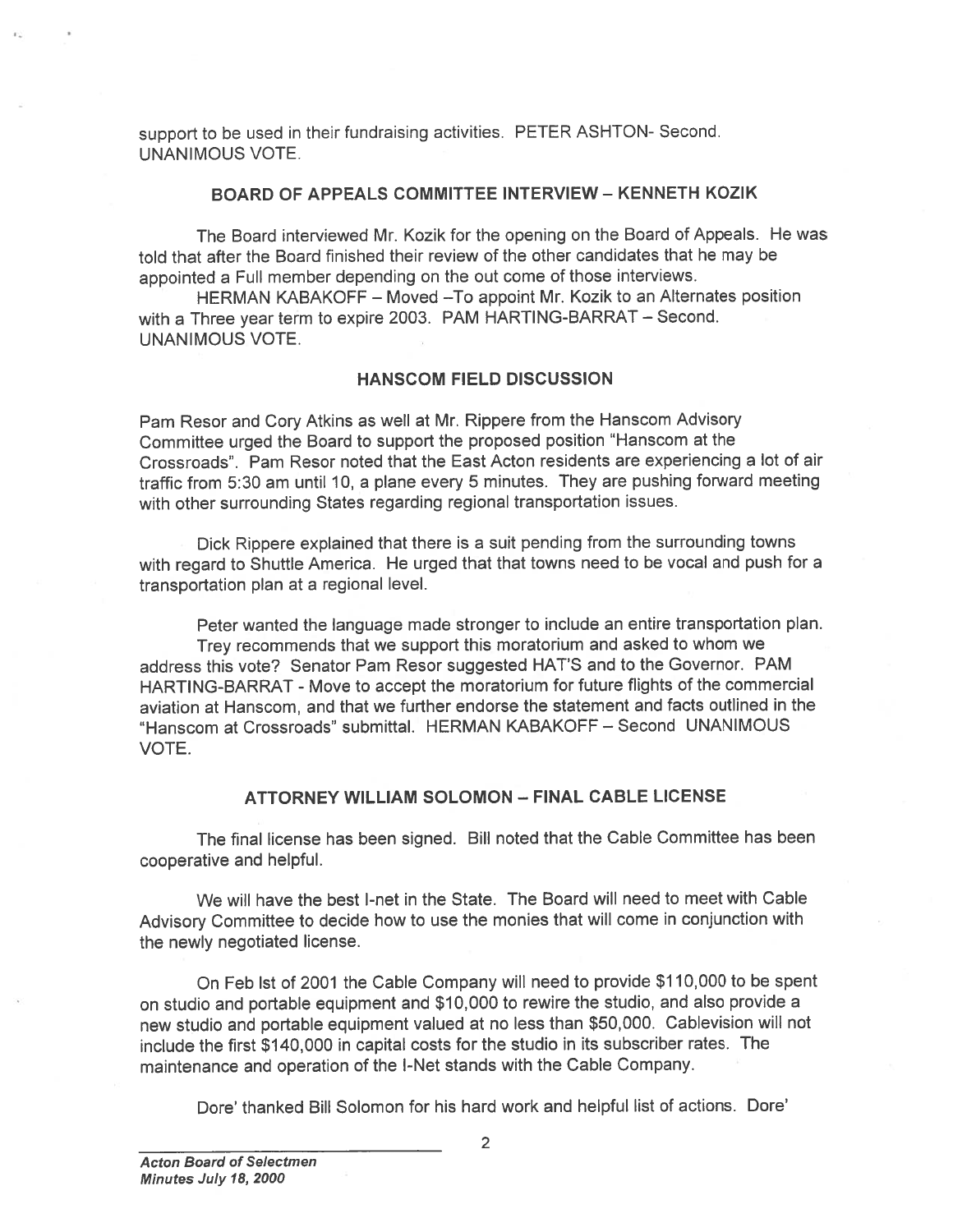suggested we offer the School Committee <sup>a</sup> copy of the license. He thinks it is important that they know what is happening. The cable carrier will need to provide studio and must rewire the studio before next February 2001.

## SELECTMEN'S BUSINESS

FINANCIAL TASK FORCE — The School Committee is looking for two representatives to serve on the High School Building Project. Peter and Trey have offered to represen<sup>t</sup> the Town.

PAC APPOINTMENTS -TREY SHUPERT — Moved to appoint the currently siting members of PAC for an indefinite term. PAM HARTING-BARRAT - Second. UNANIMOUS VOTE.

ORDERS OF TAKING - Herman asked that any and all costs that the Town incurs with regar<sup>d</sup> to these takings be reimbursed by the developer. TREY SHUPERT- Moved to approve with Herman's concerns addressed. PETER ASHTON — Second. UNANIMOUS VOTE

ONE DAY LIQUOR — <sup>A</sup> reques<sup>t</sup> to have <sup>a</sup> one-day liquor license at NARA for <sup>a</sup> company party being held by CmeRun. HERMAN KABAKOFF — Moved to Approve — TREY SHUPERT - Second. UNANIMOUS VOTE

### OTHER BUSINESS

NARA family Swim Membership reques<sup>t</sup> for fee waiver. HERMAN KABAKOFF — Moved to approve. TREY SHUPERT — Second. UNANIMOUS VOTE

Chairman Hunter outlined the status of the SBC's reviews and actions.

Guard Rail at 165 Parker Street -The Board instructed the Town Manager to ask Dave Brown and Dave Abbt as well as Chief Widmayer to review and respond to the residents.

LWV forum — Campaign finance very informative.

## **CONSENT**

TREY SHUPERT -Moved to approve minus the Board of Selectmen's Minutes, which required correction. - PETER ASHTON - Second. UNANIMOUS VOTE.

### TOWN MANAGER'S REPORT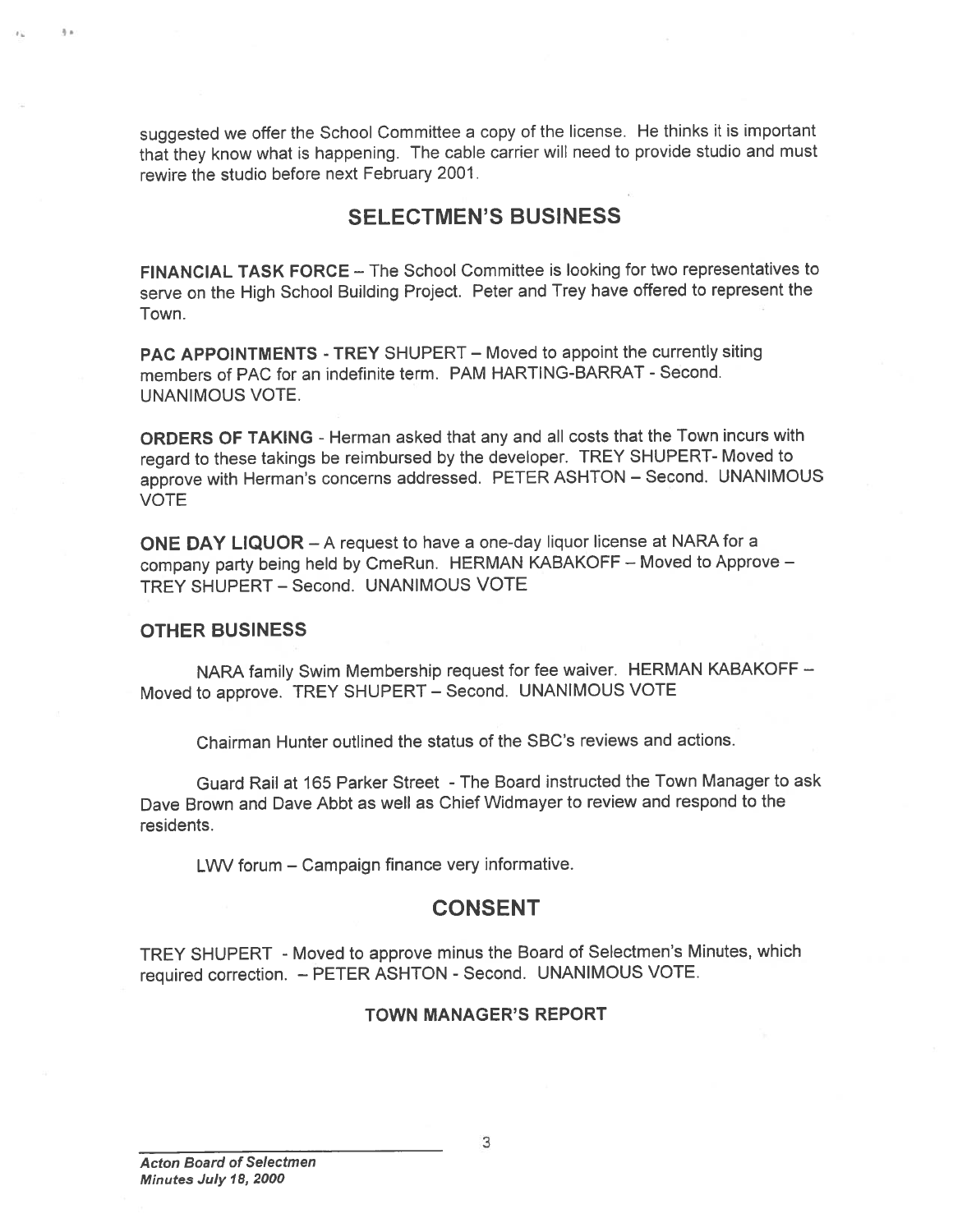STREETLIGHTS — TREY SHUPERT — Move we lift the moritorium and allow the Town Manager and staff to develop <sup>a</sup> new policy to be reviewed by the Board. PETER ASHTON — Second. UNANIMOUS VOTE

# EXECUTIVE SESSION

TREY SHUPERT — Moved to go into Executive Session for the discussion of Land purchase and possible negotiations and litigation. PAM HARTING-BARRAT - Second. UNANIMOUS VOTE. Roll Call taken All AYES.

ugur  $\begin{array}{cc} \text{lerk} & q/12/8c \end{array}$ **Date** 

L' VVU VI Christine

 $\epsilon_1$  .  $\mathbb{D}$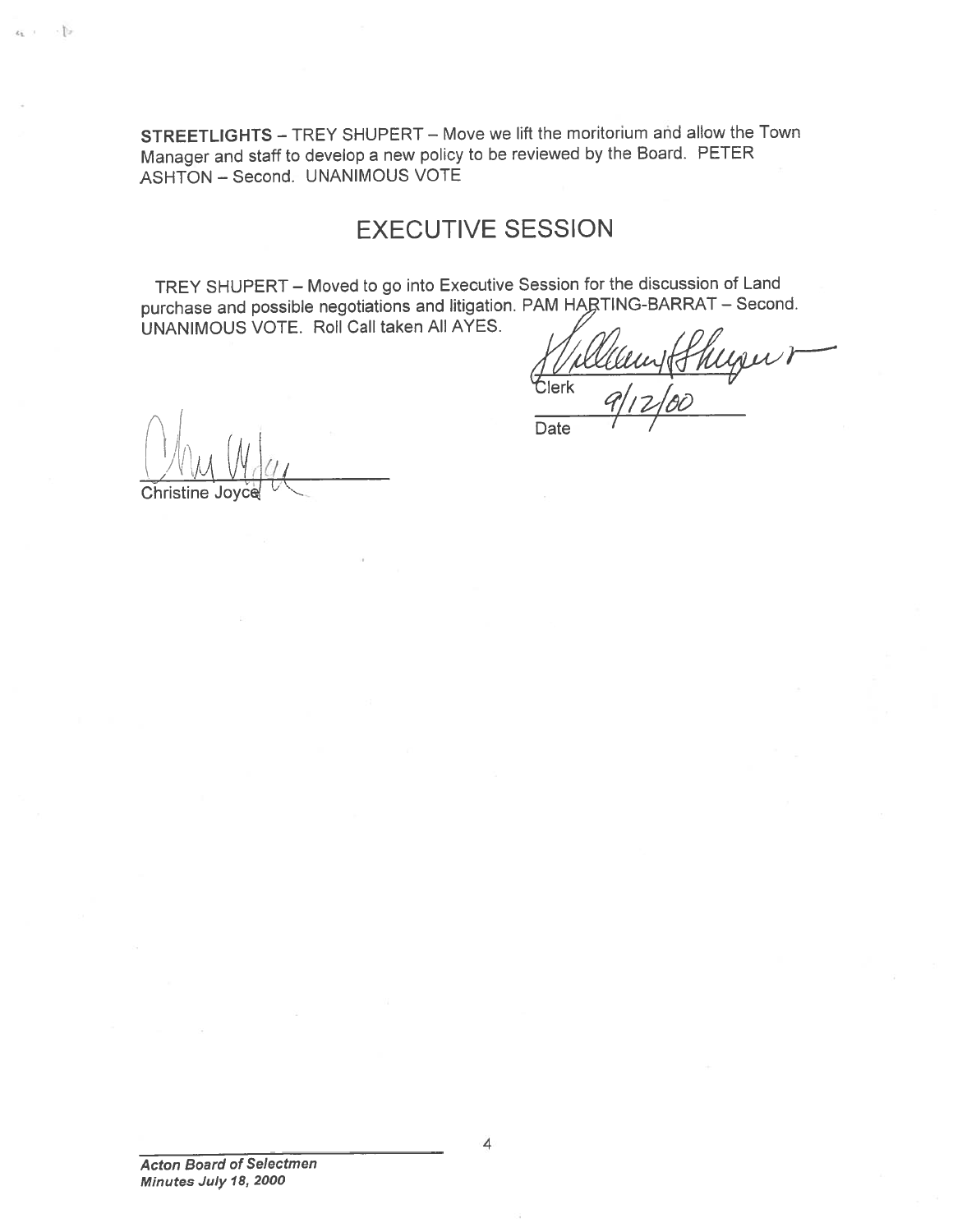July 14, 2000

TO: Board of Selectmen

FROM: F. Dore' Hunter, Chairman

SUBJECT: Selectmen's Report

# AGENDA

## JULY 18, 2000 6:30 P.M. -ACTON POLICE STATION 7:30 P.M. in Room 204

# 6:30 POLICE FAC1L1T1ES TOUR AT THE POLICE STATION

- I. CITIZEN'S CONCERNS
- II. PUBLIC HEARINGS & APPOINTMENTS
- 2. 7:35 RECREATION COMMISSION OVERSIGHT MEETING
- 3. 8:00 VOLUNTEER COORDINATING COMMITTEE OVERSIGHT MEETING
- 4. 8:30 T.J. O'GRADY SKATE PARK COMMITTEE
- 5. 8:45 KENNETH KOZIK BOARD OF APPEALS APPOINTMENT Enclosed <sup>p</sup>lease find Mr. Kozik's Resource Sheet and VCC Recommendation as well as Correspondence from staff for Board review.
- 6. 9:00 HANSCOM FIELD DISCUSSION Senator Resor and Representative Atkins will be presen<sup>t</sup> to discuss Hanscom Field matters, "Hanscom at the Crossroads". Mr. Rippere and/or Mr. Matson from our local HFAC committee will try to attend.
- 7. 9:30 ATTORNEY WILLIAM SOLOMON Discussion of Final Cable License

## Jil. SELECTMEN'S BUSINESS

8. COMMITTEE APPOINTMENT LIST — Enclosed <sup>p</sup>lease find the list of Professional Advisory Committee Members (PAC) for formal Appointment by the Board of Selectmen.

9. ORDERS OF TAKING — Enclosed <sup>p</sup>lease Orders of Taking for the streets accepted at the 2000 ATM for Board consideration.

10. ONE DAY LIQUOR LICENSE — Enclosed <sup>p</sup>lease find <sup>a</sup> reques<sup>t</sup> for <sup>a</sup> One-Day Liquor license in conjunction with an approve<sup>d</sup> rental of NARA Park for <sup>a</sup> Company Clambake for cMeRun of Hudson, for Board action.

## 11. OTHER BUSINESS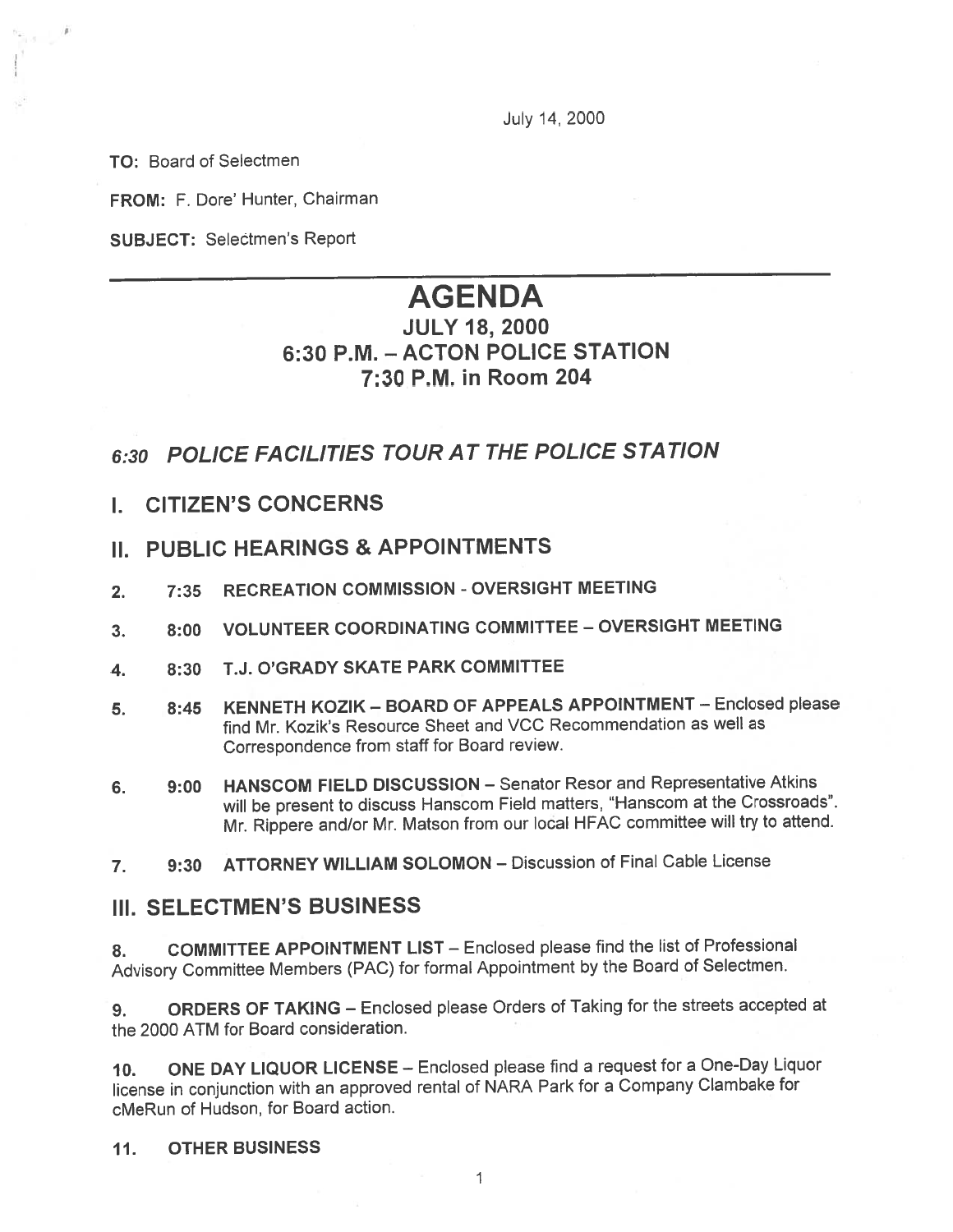## IV CONSENT AGENDA

- 12. ACCEPT MINUTES Enclosed <sup>p</sup>lease find minutes of June <sup>6</sup> and <sup>20</sup> for Board acceptance.
- 13. ACCEPT GIFT Enclosed <sup>p</sup>lease find <sup>a</sup> reques<sup>t</sup> from the Recreation Director for acceptance of <sup>a</sup> <sup>g</sup>ift from the Acton Garden Club for use at NARA PARK.

14. ACCEPT GIFT – Enclosed please find a request from the Police Chief for acceptance of <sup>a</sup> <sup>g</sup>ift from Honeywell Corporation for the DARE Program.

- 15. ACCEPT GIFT Enclosed <sup>p</sup>lease find <sup>a</sup> reques<sup>t</sup> from the Citizen's Library Auxiliary for acceptance of the funding for "Tot Time" for Board action.
- 16. ACCEPT GIFT Enclosed <sup>p</sup>lease find notification of donations by the West Acton Market and citizens in genera<sup>l</sup> for the Fireworks display on July 4, for Board Acceptance.
- 17. POLICE VEHICLES Enclosed <sup>p</sup>lease find correspondence regarding Police Vehicles for Board action.

## V. TOWN MANAGER'S REPORT

18. STREET LIGHTS - Enclosed please find a memo from the Town Manager regarding Street Lights and Street Light Policy.

## VI. EXECUTIVE SESSION

19. There will be <sup>a</sup> need for Executive Session. Please see enclosed materials.

## ADDITIONAL INFORMATION

Enclosed <sup>p</sup>lease find additional correspondence that is strictly informational and requires no Board action.

## FUTURE AGENDAS

To facilitate scheduling for interested parties, the following items are scheduled for discussion on future agendas. This IS NOT <sup>a</sup> complete Agenda.

August <sup>15</sup> — BOA Committee interviews — Concord Rotary Presentation by Mass Highway Sept <sup>12</sup> — HDC /HC — Possible Merge Sept <sup>26</sup> — Recreation Sponsorship Policy Review October 10 — Planning Oversight - Private Way snow <sup>p</sup>lowing vote

### GOALS 2000-2001

- 1. HDC Bylaw review. (Dore'/Herman)
- 2. To obtain facilities <sup>p</sup>lan and bring to Fall Town Meeting. (Dote')
- 3. Develop <sup>a</sup> policy regarding appointments. Get the non-groups organized and regularization of non-charter committees. (Dote').
- 4. Determine future of Vaillancourt House 17 Woodbury Lane. (Herman)
- 5. Expect Board to follow school construction. Dore' will continue the oversight of the building (Dote')
- 6. Robbins Mills Contingent on override is affirmation that the Manager will have review. (Trey)
- 7. Implementation of the Bennett report, that it should be reviewed and implemented. (Dote')